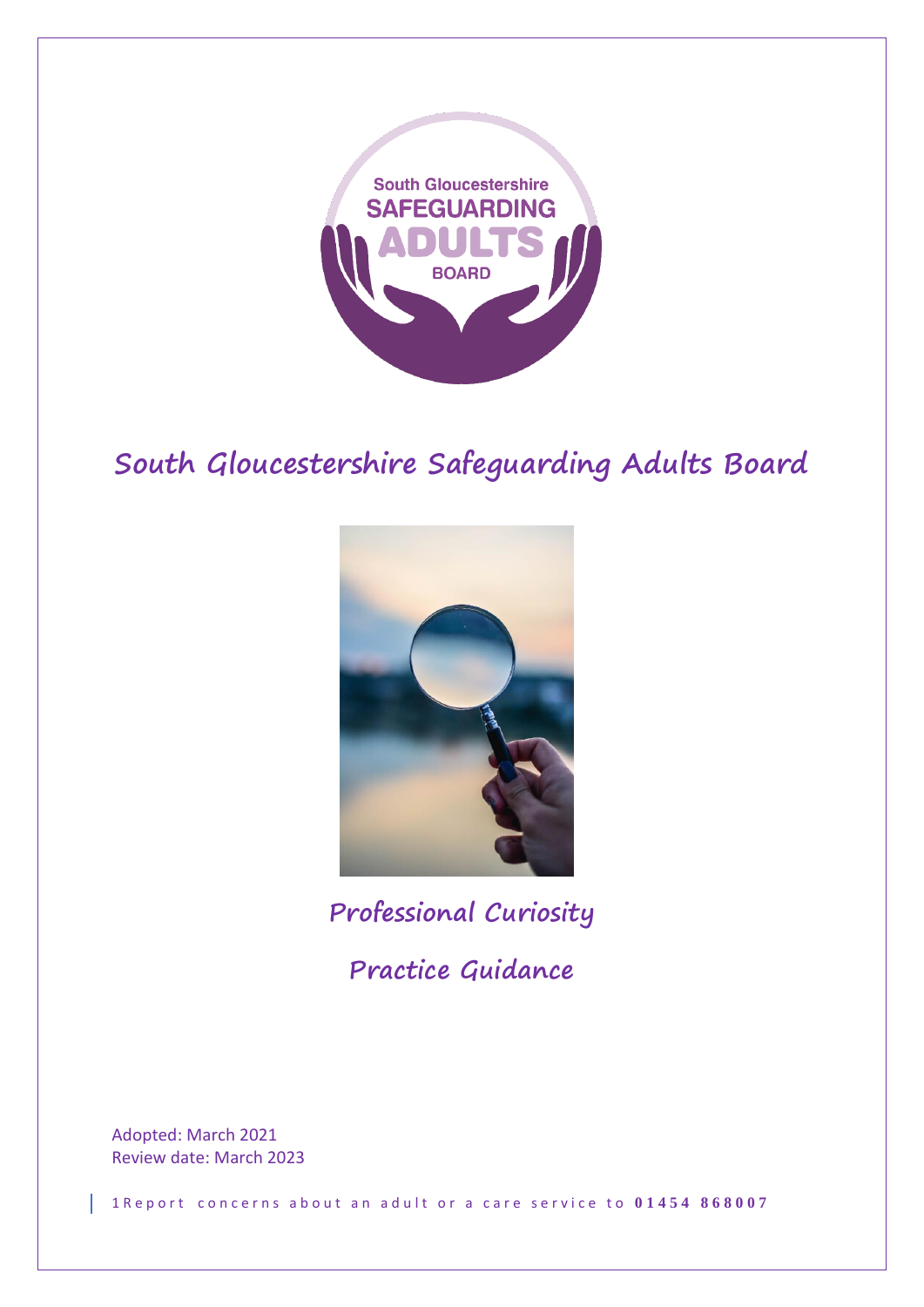#### **Acknowledgements**

This guidance draws on material, with thanks, from the Norfolk Safeguarding Adults Board, Manchester Safeguarding Partnership, Brighton & Hove Local Children Safeguarding Board

| <b>Contents</b>                                                       | Page |
|-----------------------------------------------------------------------|------|
| <b>Introduction</b><br>Developing Skills in Professional Curiosity    | 3    |
|                                                                       | 5    |
| Professional Curiosity and culturally competent safeguarding practice | 7    |
| <b>Barriers to professional Curiosity</b>                             | 8    |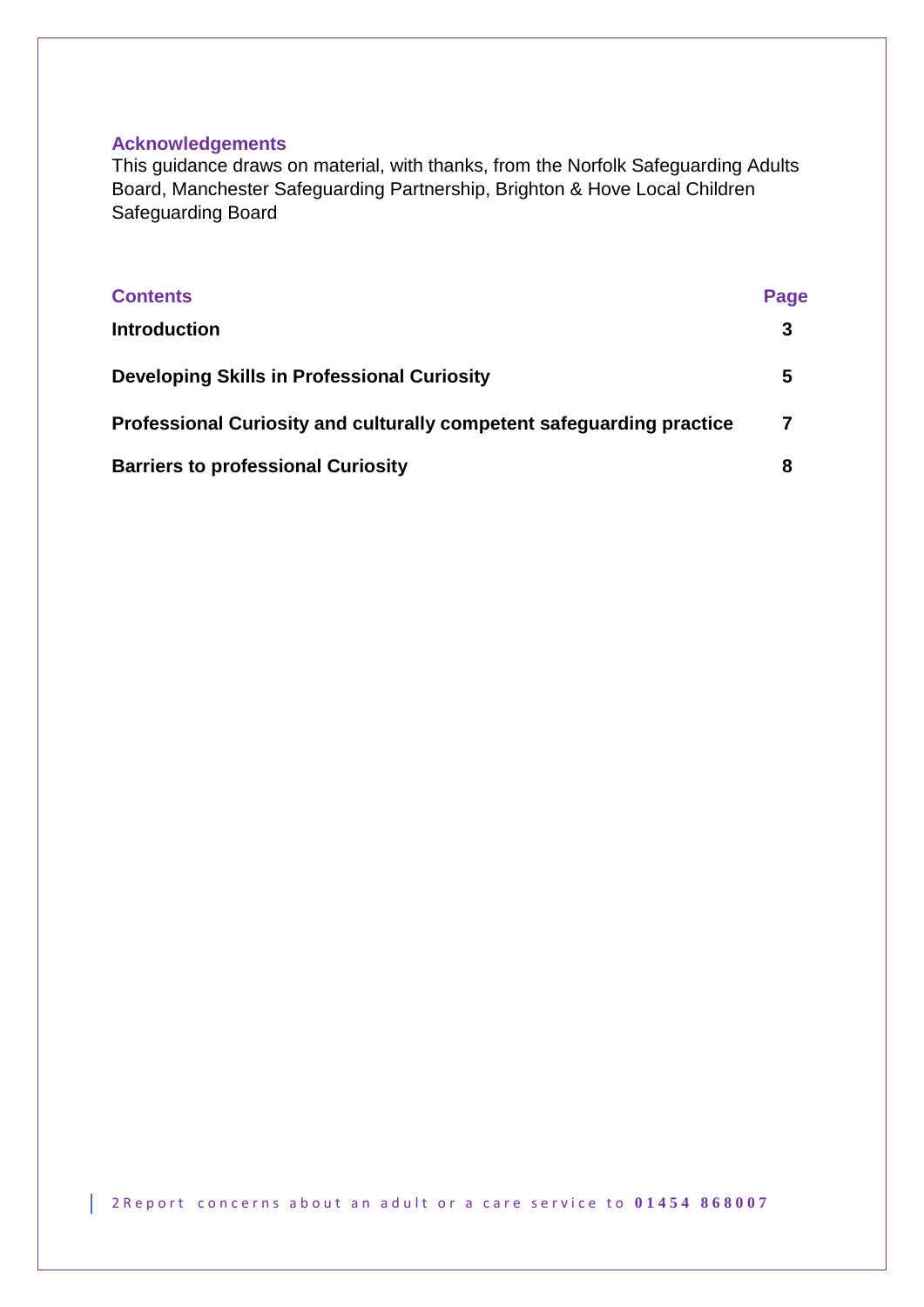#### **Introduction**

This document provides guidance for practitioners who are concerned about adults with care and support needs who are at risk of abuse or neglect. It should be read alongside the South Gloucestershire [Multi-agency Safeguarding Policy and](http://sites.southglos.gov.uk/safeguarding/adults/i-work-with-adults/policies-and-procedures/)  [Procedures.](http://sites.southglos.gov.uk/safeguarding/adults/i-work-with-adults/policies-and-procedures/) Concerns that an adult at risk is being abused should be referred to South Gloucestershire Council on 01454 868007 in line with the multi-agency safeguarding policy and procedures.

Professional curiosity is an emerging theme in Safeguarding Adults Reviews (SARs) and other reviews completed both [locally](http://sites.southglos.gov.uk/safeguarding/adults/i-work-with-adults/learning-from-practice-2/) and nationally. It has long been recognised as an important concept in Children's Services, but is equally relevant to work with adults.

#### **What is professional curiosity?**

Professional curiosity is the capacity and communication skill to explore and understand what is happening with an individual or family. It is about enquiring deeper and using proactive questioning and challenge. It is about understanding one's own responsibility and knowing when to act, rather than making assumptions or taking things at face value.

This has been described as the need for practitioners to practice 'respectful uncertainty' – applying critical evaluation to any information they receive and maintaining an open mind. In safeguarding the term 'safe uncertainty' is used to describe an approach which is focused on safety but that takes into account changing information, different perspectives and acknowledges that certainty may not be achievable.

Professional curiosity can require practitioners to:

- think 'outside the box', beyond their usual professional role, and consider peoples' circumstances holistically
- show a real willingness to engage with adults and their families or carers.

Much has been written about the importance of curiosity during home visits and the need for authentic, close relationships of the kind where we see, hear and touch the truth about a person's experience of 'daily life'.

Practitioners will often come into contact with an adult when they are in crisis or vulnerable to harm. These interactions present crucial opportunities for protection. Responding to these opportunities requires the ability to recognise (or see the signs of) vulnerabilities and potential or actual risks of harm, maintaining an open stance of professional curiosity (or enquiring deeper), and understanding one's own responsibility and knowing how to take action.

Not all adults will disclose abuse and neglect directly to practitioners and, if they do, it may be through unusual behaviour or comments. This makes identifying abuse and neglect difficult for professionals across agencies. We know that it is better to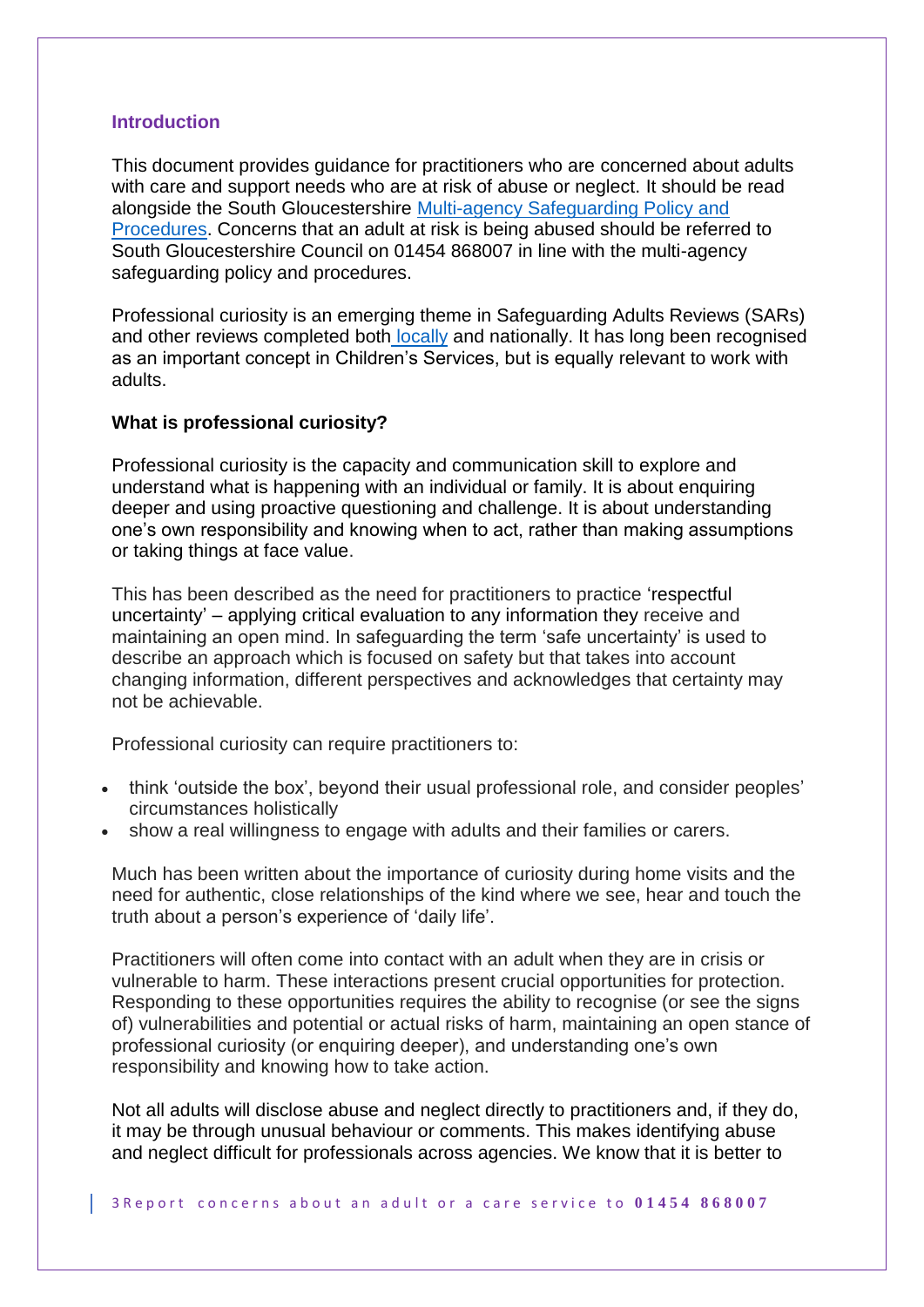help as early as possible, before issues get worse. That means that all agencies and practitioners need to work together – the first step is to be professionally curious.

Curious professionals will spend time engaging with a person. Do not presume you know what is happening in their life – ask questions and seek clarity if you are not certain. Do not be afraid to ask questions, and do so in an open way so they know that you are asking to keep them safe, not to judge or criticise. Be open to the unexpected, and incorporate information that does not support your initial assumptions into your assessment of what life is like for the person.

#### **Why professional curiosity is important:**

A referral was received from a residential care provider for older adults indicating a person had been pushed by another resident, with no injury sustained. At face value, the incident appears to be low risk, with management by the care provider recommended, and the safeguarding threshold for a Section 42 enquiry not reached. However, a check of the records of the perpetrator, the person who was pushed, and the care provider, indicated a history of one off incidents by the perpetrator on both the current 'victim' and other residents. A record check revealed the 'victim' had been assaulted multiple times by both the perpetrator and other residents, which called into question assurances from the provider that the situation was being managed. A check on the provider's record revealed a history of quality assurance and safeguarding concerns. These things escalate the risk to the individual who is the subject of the latest safeguarding concern. Checking case history and making links between what may initially appear to be unrelated incidents, would be a demonstration of professional curiosity and identification of 'cumulative' or 'accumulating' risk.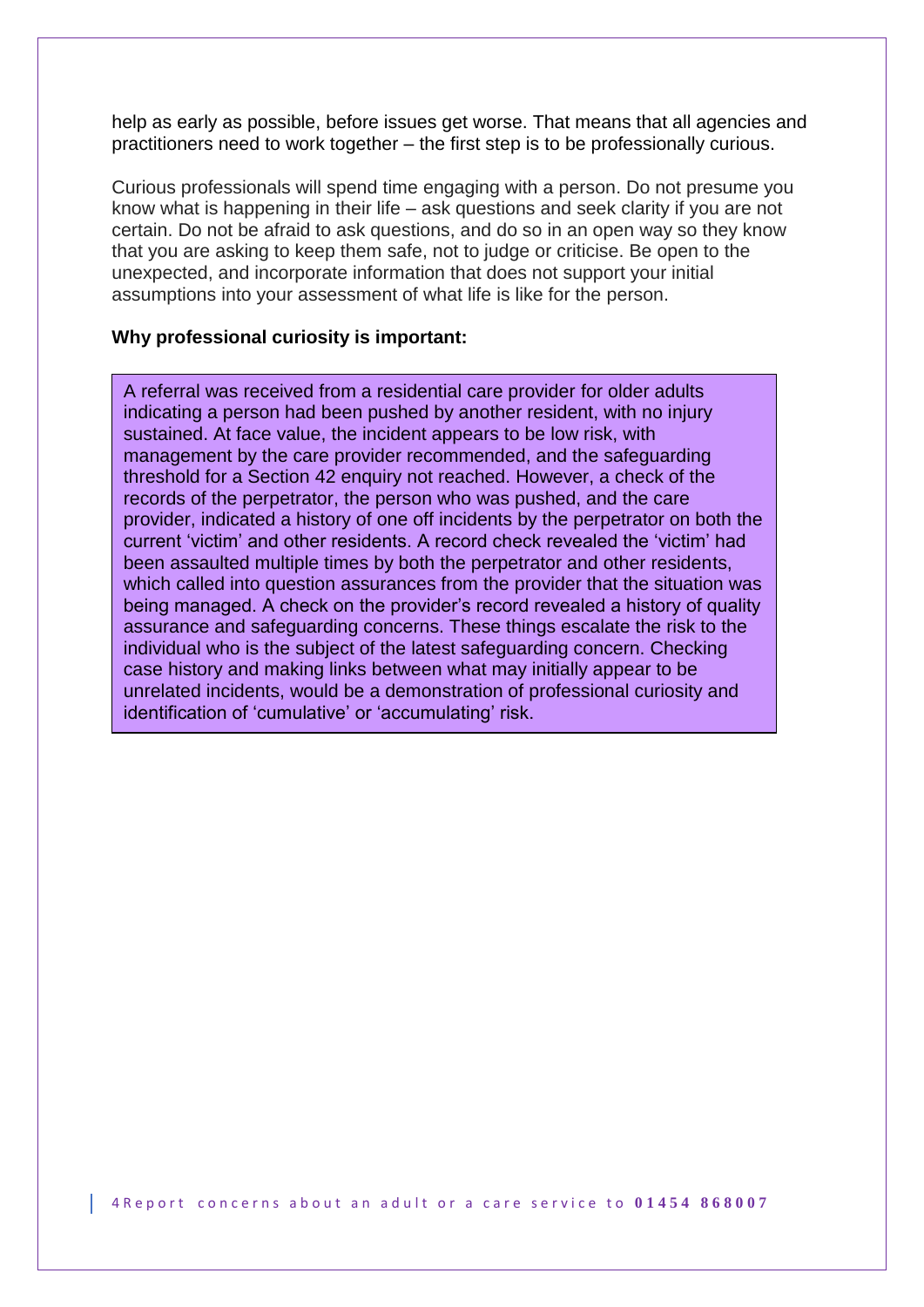## **Developing skills in professional curiosity**

• Be flexible and open-minded, do not take everything at face value. Check your own emotional state and attitudes. Leave time to prepare yourself for managing risk and uncertainty and processing the impact it has on you

• Think the unthinkable; believe the unbelievable. Consider how you can articulate 'intuition' into an evidenced, professional view

• Use your communication skills: review records, record accurately, check facts and feedback to the people you are working with and for. Never assume and be wary of assumptions already made

• Use case history and explore information from the person themselves, their family, friends and neighbours, as well as other professionals (triangulation)

• Develop skills in relationship based practice, take time to get to know the person you are working with, their likes and dislikes, what is important to them, and so on • Pay as much attention to how people look and behave as to what they say

• Actively seek full engagement. If you need more support to engage the person, think about who in their network can help you. Consider calling a multiagency meeting to bring in support from colleagues in other agencies

#### **Professional curiosity is likely to flourish when practitioners:**

• Attend good quality training to help them develop

• Have access to good management support and supervision

• Have empathy ('walk in the shoes') of the person to consider the situation from their lived experience

• Remain diligent in working with the person and their family/network, developing professional relationships to understand what has happened and its impact on all involved

• Always try to see the person separately

• Listen to people who speak on behalf of the person and who have important knowledge about them

• Be alert to those who prevent professionals from seeing or listening to the person

• Do not rely on the opinion of only one person, wherever possible

• Have an analytical and reflective approach

• Develop the skills and knowledge to hold difficult conversations. Holding difficult conversations and challenging/tackling disagreements or hostility, raising concerns or challenge, and giving information that will not be well received are recognised as hard things to do

## **Tips on how to have difficult conversations:**

• Plan in advance to ensure there will be time to cover the essential elements of the conversation

• Keep the agenda focused on the topics you need to discuss. Be clear and unambiguous

• Have courage and focus on the needs of the person

• Be non-confrontational and non-blaming, and stick to the facts

• Have evidence to back up what you say. Ensure decision-making is justifiable and transparent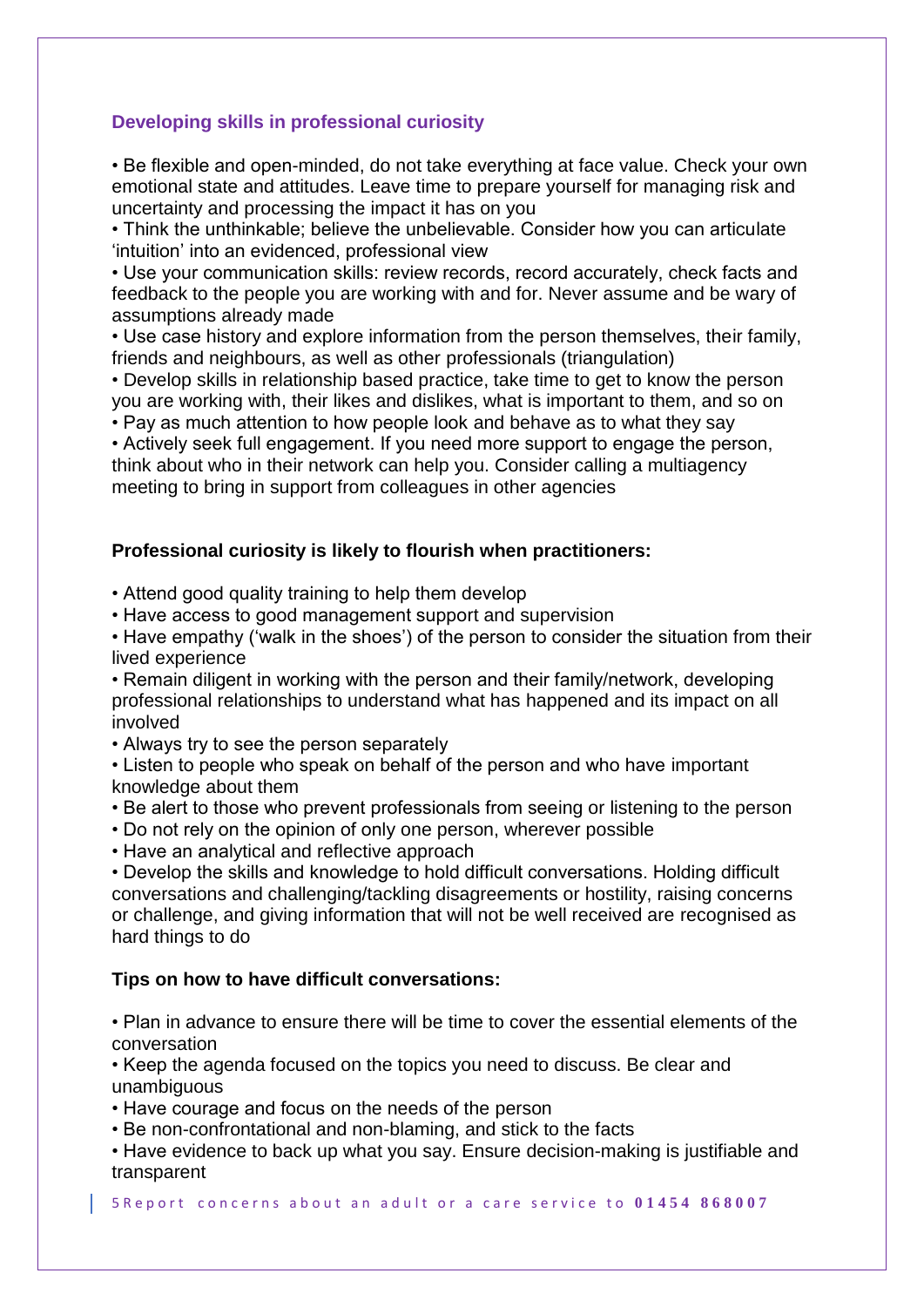• Show empathy, consideration and compassion – be real and honest

• Demonstrate congruence i.e. make sure tone, body language and content of speech are consistent

• Acknowledge 'gut feelings', share these with other professionals, and seek evidence

• Understand the elements and indicators of behavioural change

• Hold a healthy scepticism

• Understand the complexities of disguised compliance, which is discussed in more detail on page 8

• Apply professional judgement. Never be concerned about asking the obvious question, and share concerns with colleagues and managers. A 'fresh pair of eyes' looking at a case can help practitioners and organisations to maintain a clear focus on good practice and risk assessment and develop a critical mindset

### **Managers can maximise opportunities for professionally curious practice to flourish by:**

• Playing 'devil's advocate' – asking 'what if?' questions to challenge and support practitioners to think more widely around cases. Question whether outcomes have improved for the person and evidence for this

• Present alternative hypotheses about what could be happening

• Provide opportunities for group supervision which can help stimulate debate and curious questioning, and allow practitioners to learn from one another's experiences. The issues considered in one case may be reflected in other cases for other team members

• Present cases from the perspective of other family members or professionals

• Ask practitioners what led them to arrive at their conclusion and support them to think through the evidence

• Monitor workloads and encourage practitioners to talk about and support them to address issues of stress or pressure. Support practitioners to recognise when they are tired and need a fresh pair of eyes on a case

#### Key Points

- Have empathy and hear the voice of the person
- Know the factors that are barriers to professional curiosity and take steps to reduce them
- Be courageous and ask difficult questions
- Think the unthinkable; believe the unbelievable
- Consider how you can articulate 'intuition' into an evidenced, professional view and discuss 'gut feelings' with other professionals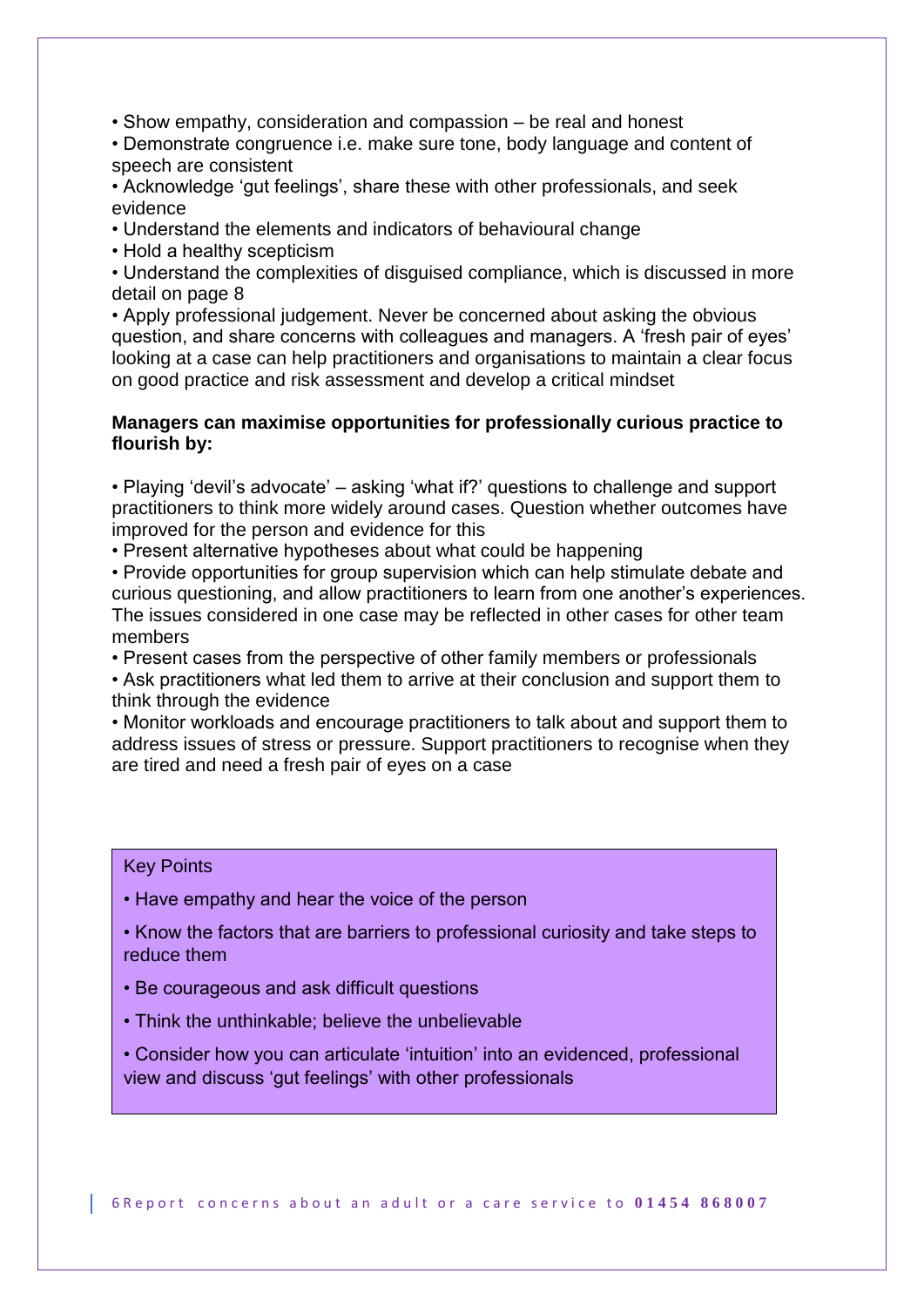## **Professional Curiosity and culturally competent safeguarding practice**

Black, Asian and Minority Ethnic (BAME) is the terminology normally used in the UK to describe people of non-white descent. The issue of safeguarding within BAME communities is widely debated among policy makers and practitioners.

There is evidence that culturally competent safeguarding practice enhances adults well-being and an understanding of how variations in caring practices are understood by BAME families and practitioners could contribute to prevention and early intervention.

Interventions have the potential to be as a result of stereotyping, lack of awareness amongst practitioners of how various categories of abuse are manifested in BAME communities, coupled with a general lack of awareness of cultural practices. It is important therefore that professionals are sensitive to differing family patterns and lifestyles that vary across different racial, ethnic and cultural groups.. At the same time they must be clear that abuse cannot be condoned for religious or cultural reasons.

All practitioners working with adults and their carers or families whose faith, culture, nationality and possibly recent history differs significantly from that of the majority culture, must be professionally curious and take personal responsibility for informing their work with sufficient knowledge on the particular culture and/or faith by which the person and their family or carers lives their daily life.

Practitioners should be curious about situations or information arising in the course of their work, allowing the person to give their account as well as researching such things by discussion with other practitioners, or by researching the evidence base. Examples of this might be around attitudes towards, and acceptance of, services

In some instances reluctance to access support stems from a desire to keep family life private. In many communities there is a prevalent fear that social work practitioners will 'take your children away' or 'put you in a care home'. There may be a poor view of support services arising from initial contact through the immigration system, and, for some communities – particularly those with insecure immigration status – an instinctive distrust of the state arising from experiences in their country of origin.

Practitioners must take personal responsibility for utilising specialist services' knowledge. Knowing about and using services available locally to provide relevant cultural and faith-related input to prevention, support and rehabilitation services will support practice.

This includes:

- knowing which agencies are available to access
- having contact details to hand
- timing requests for expert support and information appropriately to ensure that assessments, care planning and review are sound and holistic.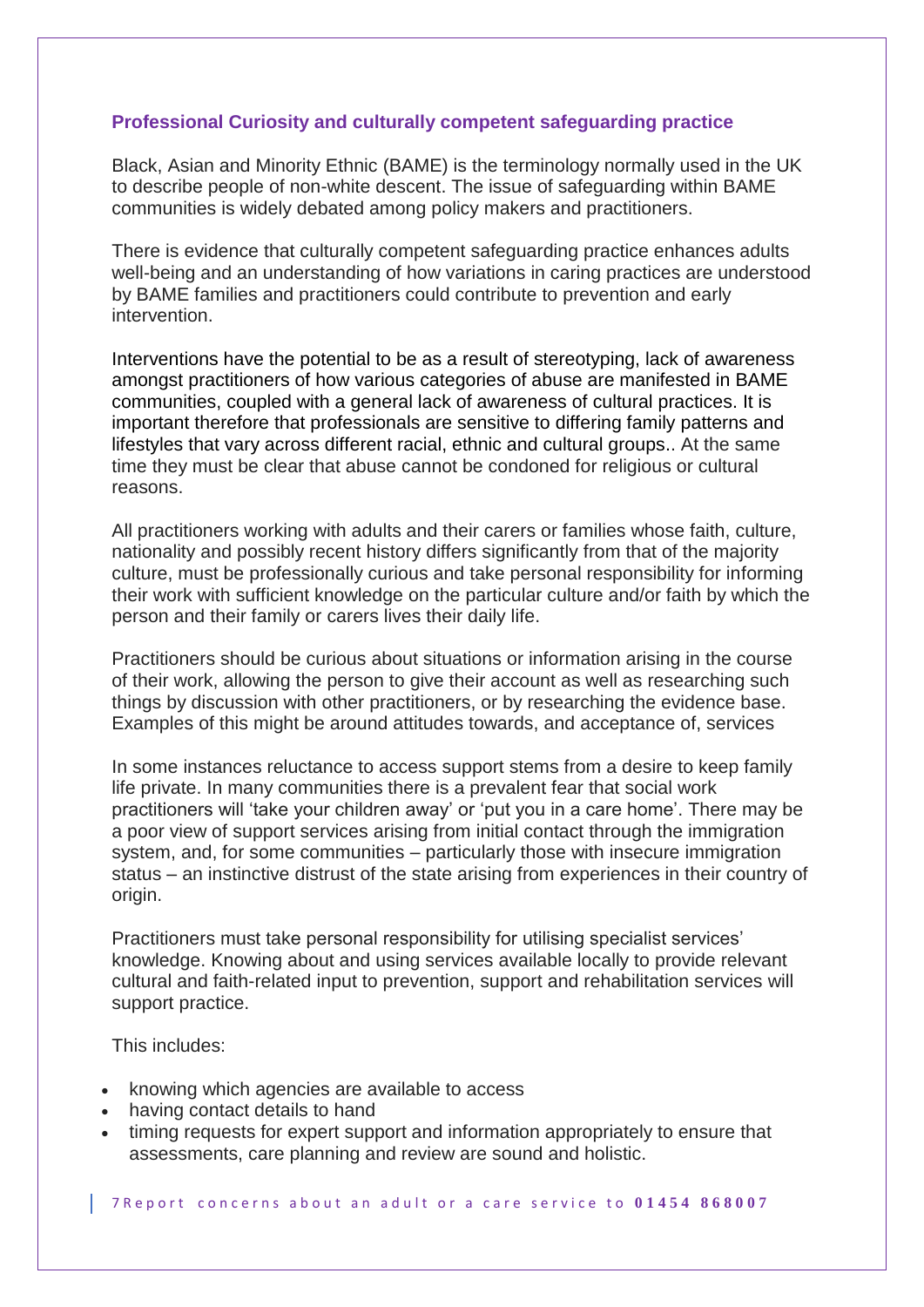Often for BAME communities, accessing appropriate services is a consistent barrier to them fully participating in society, increasing their exclusion and potential for victimisation.

#### **Barriers to professional curiosity**

It is important to note that when a lack of professional curiosity is cited as a factor in a tragic incident, this does not automatically mean that blame should be apportioned. It is widely recognised that there are many barriers to being professionally curious. Some of the barriers to professionally curious practice are set out below.

#### **Disguised compliance**

A family member or carer gives the appearance of co-operating with services to avoid raising suspicions, to allay professional concerns and ultimately to reduce professional involvement. Practitioners need to establish the facts and gather evidence about what is actually happening. They need to focus on outcomes rather than processes to ensure they remain person centred.

The following principles will help front line practitioners deal with disguised compliance more effectively:

- focus on the needs, voice and 'lived experience' of the person
- avoid being encouraged to focus extensively on the needs and presentation of the carers – whether aggressive argumentative or apparently compliant
- think carefully about the 'engagement' of the adult or carers and the impact of this behaviour on the practitioners view of risk
- focus on changes in the family dynamic and the impact this will have on the life and well-being of the person – this is a more reliable measure than the agreement of adults or carers in the professionals plan
- there is some evidence that an empathetic approach by professionals may result in an increased level of trust and a more open family response leading to greater disclosure by adults
- practitioners need to build close partnership style relationships with families whilst being constantly aware of the person's needs and the degree to which they are met
- there is no magic way of spotting disguised compliance other than the discrepancy between a carer's account and observations of the needs and accounts of the person. The latter must always take precedent.

## **The 'rule of optimism'**

Risk enablement is about a strengths-based approach, but this does not mean that new or escalating risks should not be treated seriously. The 'rule of optimism' is a well-known dynamic in which professionals can tend to rationalise away new or escalating risks despite clear evidence to the contrary.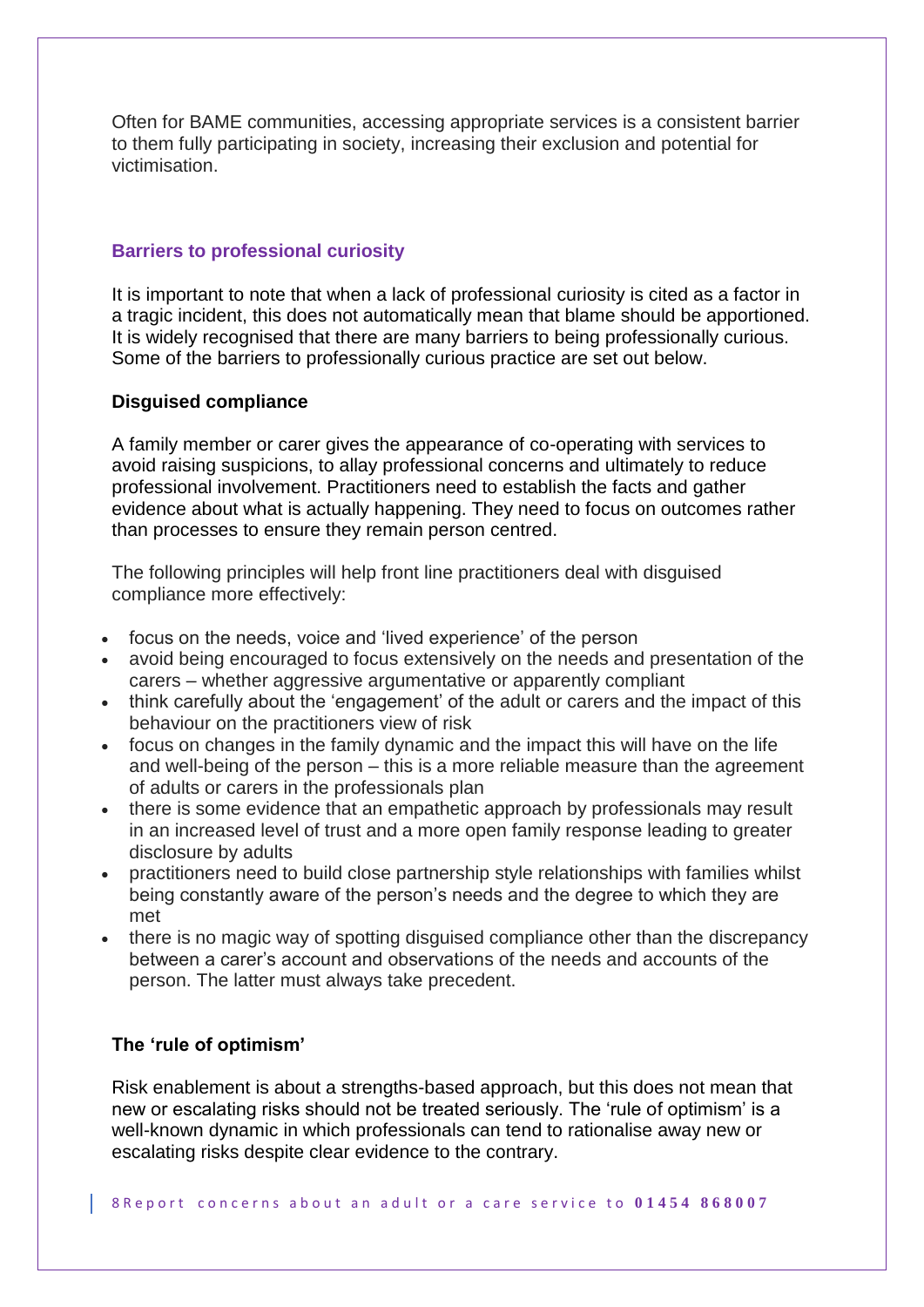## **Accumulating risk – seeing the whole picture**

Reviews repeatedly demonstrate that professionals tend to respond to each situation or new risk separately, rather than assessing the new information within the context of the whole person, or looking at the cumulative effect of a series of incidents and information.

## **Normalisation**

This refers to social processes through which ideas and actions come to be seen as 'normal' and become taken-for-granted or 'natural' in everyday life. Because they are seen as 'normal' they cease to be questioned and are therefore not recognised as potential risks or assessed as such.

### **Professional deference**

Workers who have most contact with an individual are in a good position to recognise when the risks to that person are escalating. However, there can be a tendency to defer to the opinion of a 'higher status' professional who may have limited contact with the person but who views the risk as less significant. Practitioners should be confident in their own judgement and always outline their observations and concerns to other professionals. They should be courageous and challenge others opinions of risk if it varies from their own.

Having different professional perspectives within safeguarding practice is a sign of a healthy and well-functioning partnership. These differences of opinion are usually resolved by discussion and negotiation between the practitioners concerned. It is essential that where differences of opinion arise they do not adversely affect the outcomes for people and are resolved in a constructive and timely manner.

Differences could arise in a number of areas of multi-agency working as well as within single agency working. Differences are most likely to arise in relation to:

- criteria for referrals
- outcomes of assessments
- roles and responsibilities of workers
- service provision
- timeliness of interventions
- information sharing and communication

If you have difference of opinion with another practitioner, remember:

- professional differences and disagreements can help us find better ways improve outcomes for people
- all professionals are responsible for their own cases and their actions in relation to case work
- differences and disagreements should be resolved as simply and quickly as possible, in the first instance by individual practitioners and /or their line managers